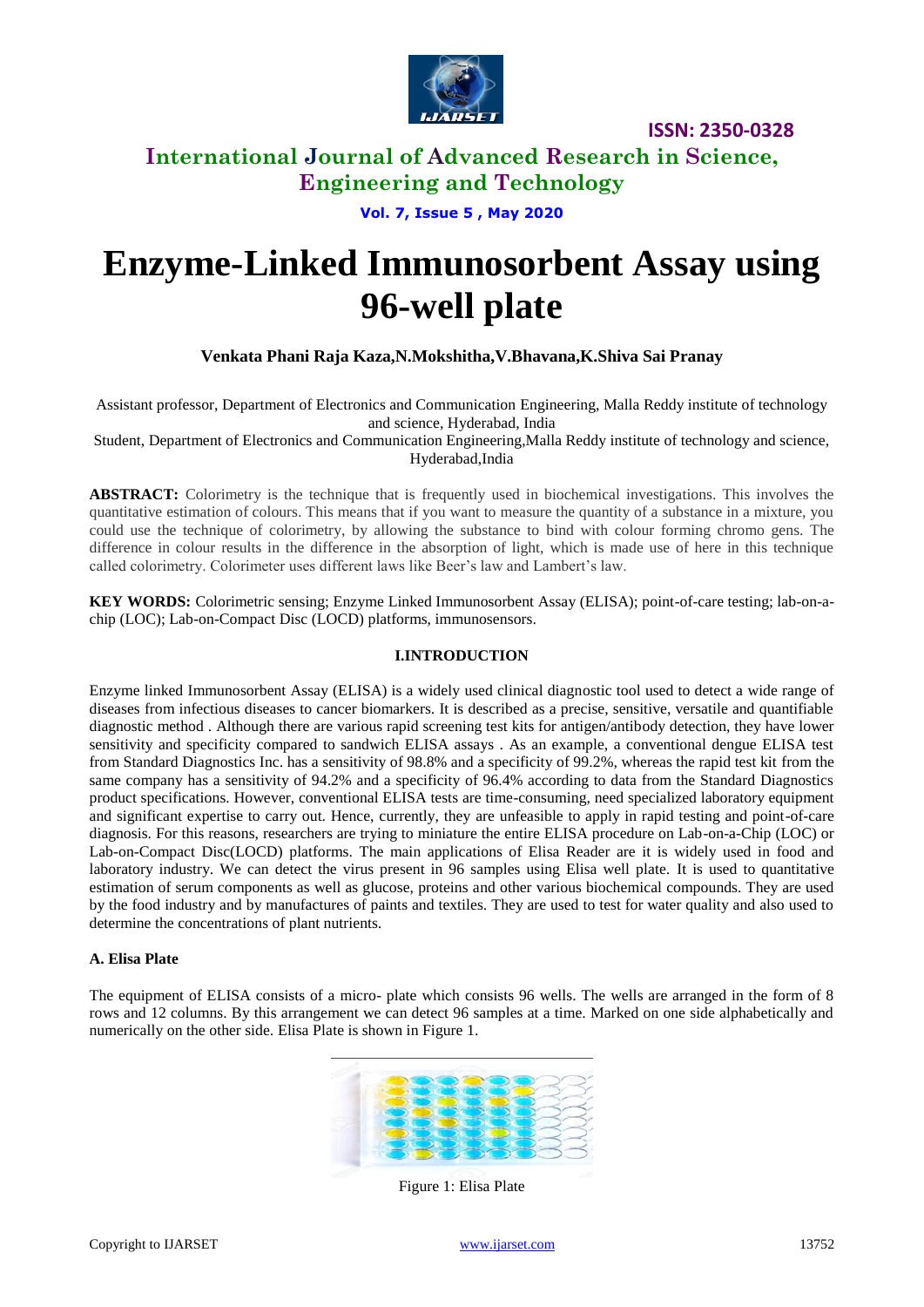

## **International Journal of Advanced Research in Science, Engineering and Technology**

**ISSN: 2350-0328**

**Vol. 7, Issue 5 , May 2020**

#### **B. Liquid crystal display(16x2)**

A liquid crystal display (LCD) is a thin, flat display device made up of numbers of colour or monochrome pixels arrayed in front of a light source or Reflector. Liquid crystal screen display contains different control lines like EN (Enable) it is used to tell the LCD that you are sending data, RS (Register Select), R/W (Read/Write). And the logical status on control lines are like when EN (enable) is 0 it access to LCD disabled, if EN (enable) is 1 it access to LCD enabled. When R/W is 0 then it writes data to LCD, if R/W is 1 then it reads data from LCD. When RS (register select) is 0 is used for instructions, if RS (register select) is l is used for character. LCD is shown in Figure 2.



Figure 2: Liquid crystal display(16x2)

#### **C. Arduino UNO**

Arduino is a microcontroller-based open source electronic prototyping board which can be programmed with an easy-to-use Arduino IDE and it consists of both a physical programmable circuit board anda piece of software, or IDE and it uses a simplified version of C++. Arduino UNO is the most popular boards in the Arduino family. Arduino board can be powered through AC-to-DC adapter or a battery. Arduino UNO has 6 analog pins and 14 digital pins out of these 14 digital pins 6 pins can be used as PWM (pulse-width modulation) pins that are indicated with tilde symbol. Microcontroller used on UNO board is ATMEGA 328 shown in figure 3.



Figure 3: Arduino UNO

#### **D. Light Source**

A Light emitting diode (LED) is a semiconductor light source that emits light when current flows through it. Electrons in the semiconductor recombine with electron holes releasing energy in the form of photons. The colour of the light (corresponding to the energy of the photons) is determined by the energy required for electrons to cross the band gap of the semiconductor. White light is obtained by using multiple semiconductors or a layer of light-emitting phosphor on the semiconductor device. LED is shown in figure 4.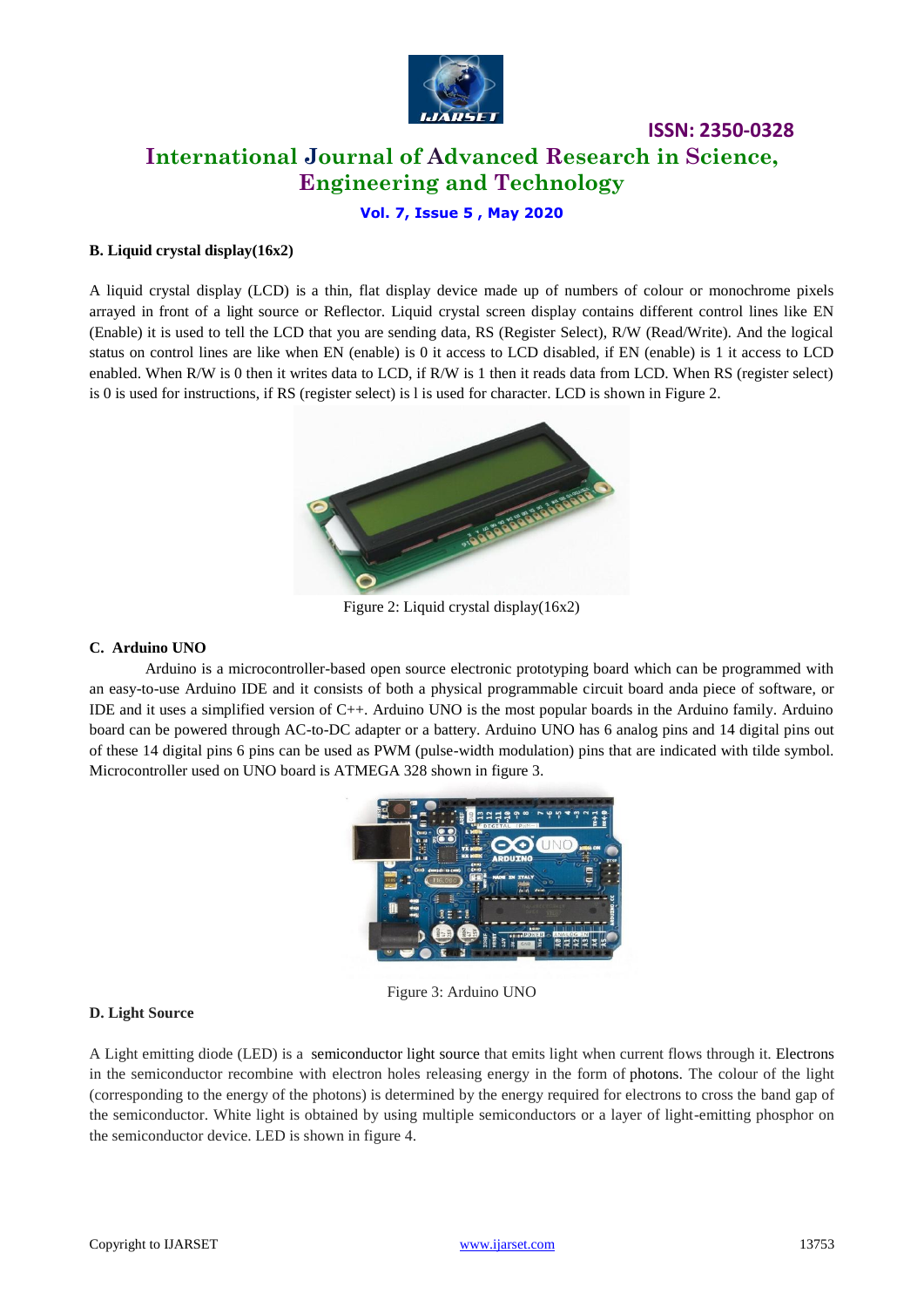

### **ISSN: 2350-0328 International Journal of Advanced Research in Science, Engineering and Technology**

### **Vol. 7, Issue 5 , May 2020**



Figure 4: LED's

#### **E. Optical Sensor**

A photoresistor (acronymed LDR for Light decreasing Resistance, or light-dependent resistor, or photo-conductive cell) is an active component that decreases resistance with respect to receiving luminosity (light) on the component's sensitive surface. The resistance of a photoresistor decreases with increase in incident light intensity; in other words, it exhibits photoconductivity. A photoresistor can be applied in light-sensitive detector circuits and light-activated and dark-activated switching circuits acting as a resistance semiconductor. In the dark, a photoresistor can have a resistance as high as several megaohms (MΩ), while in the light, a photoresistor can have a resistance as low as a few hundred ohms. The figure 5 shows the Light dependent resistor.



Figure 5: Optical Sensor (LDR)

#### **F. Multiplexer**

A multiplexer also known as a data selector, is a device that selects between a several number of analog and digital input signals and forwards it to a single output line. The 74HC151 is a 8-bit multiplexer with eight binary inputs (I0 to I7) had three select inputs (S0 ,S1 andS2) and an enable input (E). One of the eight binary inputs is selected by the select inputs and routed to the complementary outputs (Y and Y). A HIGH on E forces the output Y LOW and output Y HIGH. Inputs also include clamp diodes that enable the use of current limiting resistors to interface inputs to voltages in excess of  $V_{\text{CC}}$ . Figure 6 shows the Pin Configuration.



Figure 6: Pin Configuration of 74HC151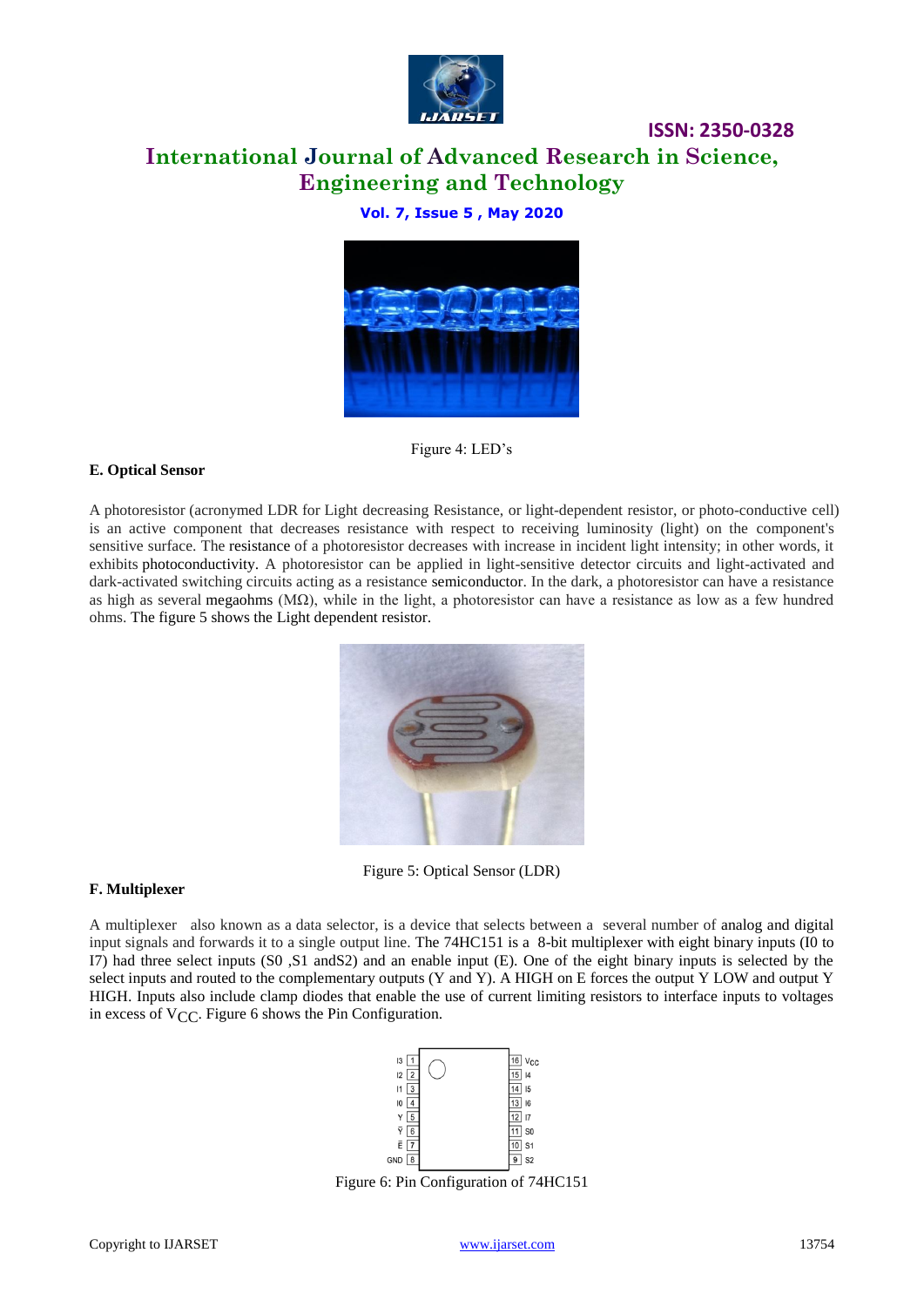

### **International Journal of Advanced Research in Science, Engineering and Technology**

#### **Vol. 7, Issue 5 , May 2020**

#### **G. Decoder**

A binary decoder is a combinational circuit that converts binary information from the n coded inputs to a maximum of  $2<sup>n</sup>$  unique outputs. They are used in a wide variety of applications, including data multiplexing and data demultiplexing, seven segment displays.

The reverse of the digital demultiplexer is the digital multiplexer. The 74HC137 is a 3-to-8 line decoder, demultiplexer with latches at the three address inputs (An). The 74HC137 essentially combines the 3-to-8 decoder function with a 3bit storage latch. When the latch is enabled ( $LE = LOW$ ), the 74HC137 acts as a 3-to-8 active LOW decoder. When the latch enable (LE) goes from LOW-to-HIGH, the last data present at the inputs before this transition, is stored in the latches. Further address changes are ignored as long as LE remains HIGH. The output enable input (E1 and E2) controls the state of the outputs independent of the address inputs or latch operation. All outputs are HIGH unless E1 is LOW and E2 is HIGH. The 74HC137 is ideally suited for implementing non-overlapping decoders in 3-state systems and strobed (stored address) applications in bus oriented systems. Figure 7 shows the Pin configuration of 74HC137 decoder.



Figure 10: Pin Configuration of 74HC137

#### **II. LITERATURE SURVEY**

The enzyme-linked immunosorbent assay "ELISA" developed in recent years represents a significant addition to existing serologicaltols. Encouraging preliminary results obtained through its application to a number of parasitic diseases during the last two years indicate the value of further investigations and trials which will permit a true evaluation. Although the technique is easy to perform and quite sensitive, there are certain problems to be solved before it becomes widely usable. In the present Memorandum the technical details are given and the advantages and shortcomings of the procedure are discussed. Present applications and future prospects are reviewed.

#### **III.METHODOLOGY**

#### **A) System Design**

The design of this Elisa Reader comprised of main parts namely microcontroller, multiplexer and demultiplexer. The objective of is to illustrate the wave nature of light and the relationship between color and light absorbed.

A LED of certain wavelength is used in the design since the ELISA test result using different solutions like H2SO4 solution, blood sample, plasma and serum . H2SO4 have the highest sensitivity at this wavelength. The light is passed through the sample. Demultiplexer is used 96 LED's to glow simultaneously. The light intensity is read by the photodiode sensor i.e LDR.LDR'S are connected to the multiplexer for use of many number of LDR'S. The output of the sensor is digitized by an Analog to Digital converter (ADC). The results are then displayed on a Liquid Crystal Display (LCD). The microcontroller records each light intensity reading and then all the samples are recorded. The block diagram of Elisa Reader using 96-well plate is shown figure 11 below.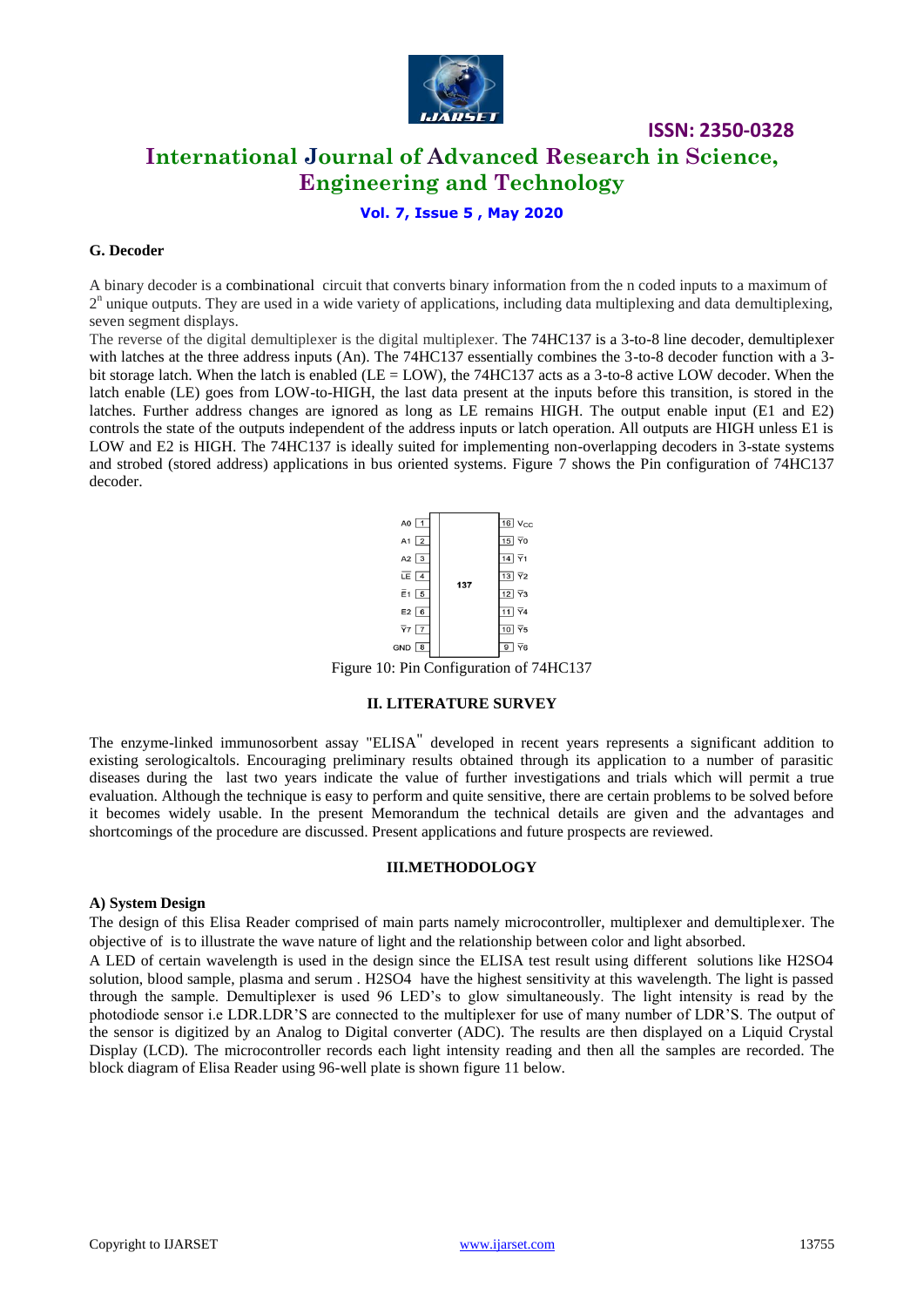

### **International Journal of Advanced Research in Science, Engineering and Technology**

**Vol. 7, Issue 5 , May 2020**



Figure 11: Block diagram

#### **IV RESULTS**

In summary, we have developed a Enzyme-Linked Immunosorbent Assay (ELISA) detection system using 96 well plate. The ELISA reader developed is evaluated to have clinical sensitivity of 95.2% and specificity of 100%. Since the device is portable, low cost and can be easily manufactured, it is well suited for point-of-care diagnosis, especially in resource-poor settings. However, for the qualitative results, used in actual clinical diagnosis, our device has been shown to be very accurate and precise. This device can used for various disease ELISA detection systems, it can be easily adapted to suit various colorimetric ELISA tests. We can not only test human blood samples but can test animal blood samples also using this colorimetric ELISA test.



Figure 12: Result using Multiplexer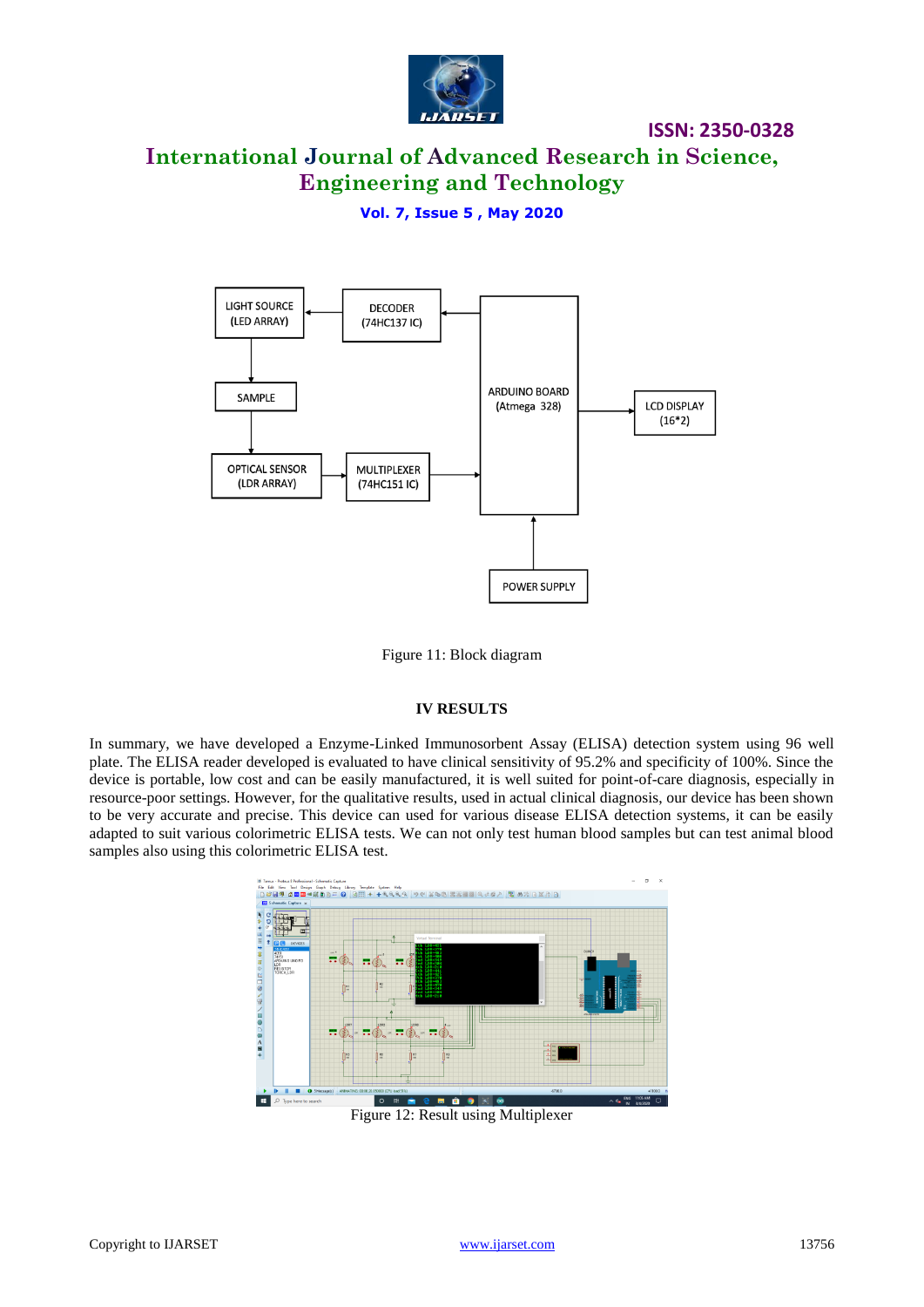

### **International Journal of Advanced Research in Science, Engineering and Technology**



**Vol. 7, Issue 5 , May 2020**

₩WA 300 V WA 300 V WA 300 Figure 14: Result using both Multiplexer and decoder

### **V.CONCLUSION AND FUTURE WORK**

The project " Elisa Reader using 96-well plate" is designed as a system such that to give complete solution for testing many number of samples at a time. This project is to illustrate the wave nature of light and the relationship between colour and light absorbed.

This project uses Elisa plate which has 96 well plates and can test many number of samples at a time and can detect the disease present in it. The LED is turned ON and passes some amount of light in the sample. The optical sensor detect the intensity of light present in the sample and send amount of light detected by the optical sensor. In this project Light Dependent Resistor is used as an optical sensor. The LDR sends the information to the microcontroller which is Atmega 328 embedded on the Arduino development board. Then the microcontroller send the respective control signals to the LCD.

ELISA tests can also be used to test the animal blood samples. It can also be to used to test any kind of virus like corona can also be detected using this ELISA.

By extending this proposed project by implementing and interfacing the GSM module, keypad and connecting it to the internet server this prototype can be used to receive the automatic information after the testing of a particular samples.